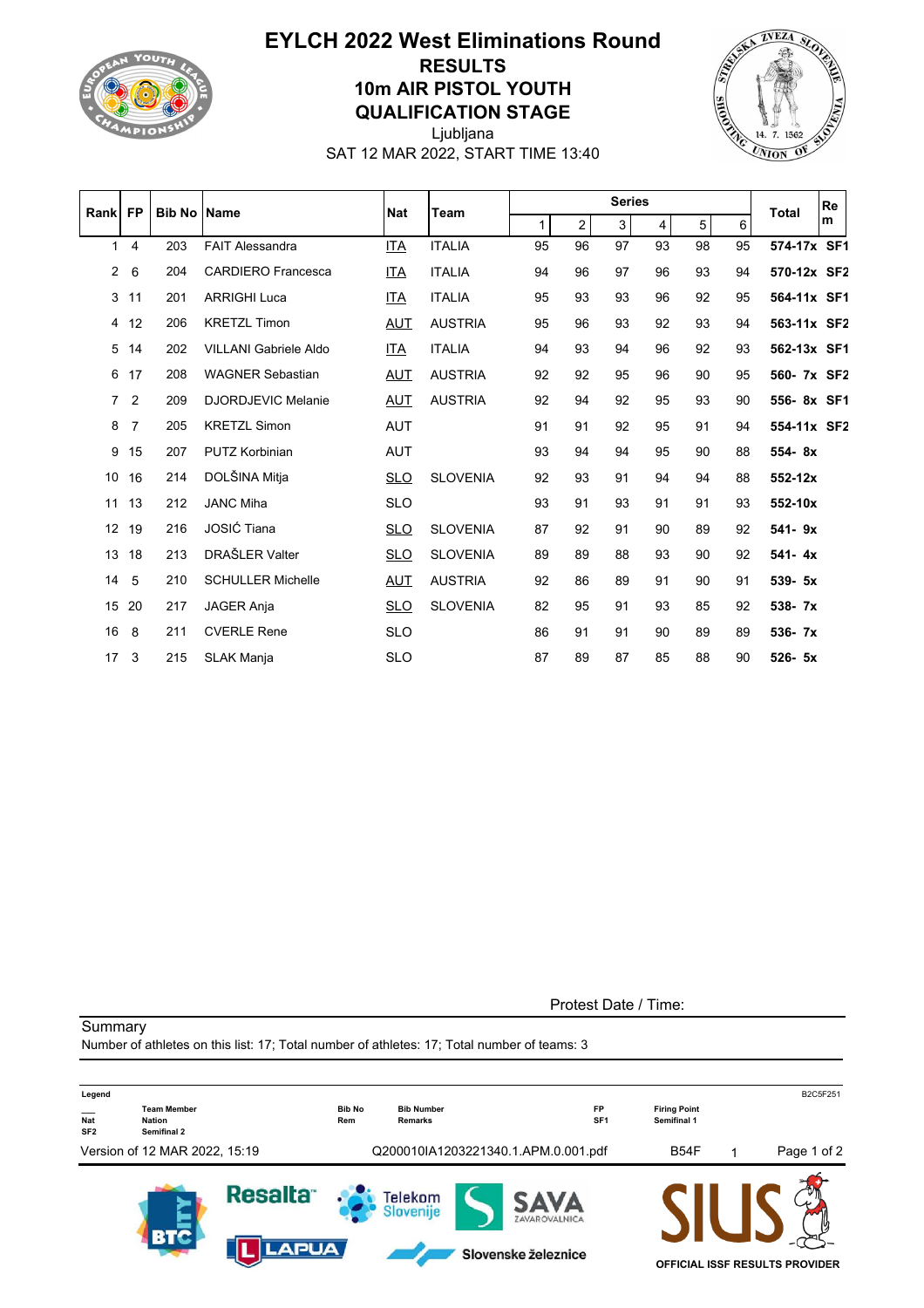

## **EYLCH 2022 West Eliminations Round RESULTS 10m AIR PISTOL YOUTH QUALIFICATION STAGE**





SAT 12 MAR 2022, START TIME 13:40

|              |     | Rank Bib No Name             | <b>Series</b> |                |                |                |                |        | <b>Total</b> | <b>Remarks</b> |
|--------------|-----|------------------------------|---------------|----------------|----------------|----------------|----------------|--------|--------------|----------------|
|              |     |                              | 1             | $\overline{2}$ | 3 <sup>1</sup> | 4 <sup>1</sup> | 5 <sup>1</sup> | $6 \,$ |              |                |
| 1            |     | <b>ITALIA</b>                | 378           | 378            | 381            | 381            | 375            | 377    | 2270-53x     |                |
|              | 203 | <b>FAIT Alessandra</b>       | 95            | 96             | 97             | 93             | 98             | 95     | 574-17x      |                |
|              | 204 | <b>CARDIERO Francesca</b>    | 94            | 96             | 97             | 96             | 93             | 94     | 570-12x      |                |
|              | 201 | <b>ARRIGHI Luca</b>          | 95            | 93             | 93             | 96             | 92             | 95     | 564-11x      |                |
|              | 202 | <b>VILLANI Gabriele Aldo</b> | 94            | 93             | 94             | 96             | 92             | 93     | $562 - 13x$  |                |
| $\mathbf{2}$ |     | <b>AUSTRIA</b>               | 371           | 368            | 369            | 374            | 366            | 370    | 2218-31x     |                |
|              | 206 | <b>KRETZL Timon</b>          | 95            | 96             | 93             | 92             | 93             | 94     | $563 - 11x$  |                |
|              | 208 | <b>WAGNER Sebastian</b>      | 92            | 92             | 95             | 96             | 90             | 95     | 560- 7x      |                |
|              | 209 | <b>DJORDJEVIC Melanie</b>    | 92            | 94             | 92             | 95             | 93             | 90     | 556-8x       |                |
|              | 210 | <b>SCHULLER Michelle</b>     | 92            | 86             | 89             | 91             | 90             | 91     | 539- 5x      |                |
| $\mathbf{3}$ |     | <b>SLOVENIA</b>              | 350           | 369            | 361            | 370            | 358            |        | 364 2172-32x |                |
|              | 214 | DOLŠINA Mitja                | 92            | 93             | 91             | 94             | 94             | 88     | 552-12x      |                |
|              | 216 | JOSIĆ Tiana                  | 87            | 92             | 91             | 90             | 89             | 92     | 541-9x       |                |
|              | 213 | DRAŠLER Valter               | 89            | 89             | 88             | 93             | 90             | 92     | $541 - 4x$   |                |
|              | 217 | JAGER Anja                   | 82            | 95             | 91             | 93             | 85             | 92     | 538-7x       |                |

Protest Date / Time:

**Summary** 

Number of athletes on this list: 12; Total number of athletes: 17; Total number of teams: 3

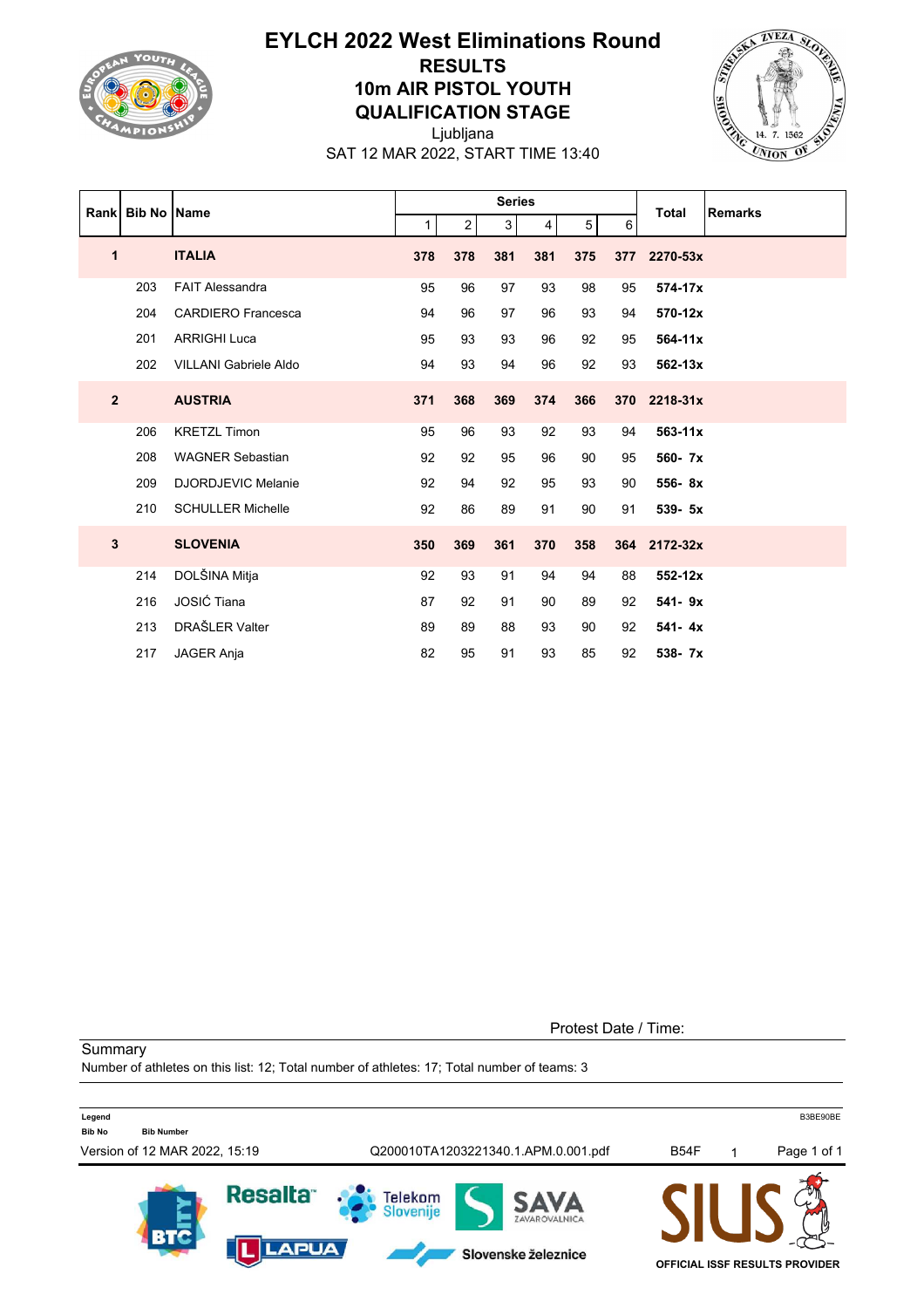

## **EYLCH 2022 West Eliminations Round RESULTS 10m AIR RIFLE YOUTH QUALIFICATION STAGE**



Ljubljana SAT 12 MAR 2022, START TIME 13:40

|    | Rank FP         | <b>Bib No IName</b> |                                           | <b>Nat</b><br>Team |                 |       |                |                  | <b>Total</b>                        | <b>Re</b>      |            |           |   |
|----|-----------------|---------------------|-------------------------------------------|--------------------|-----------------|-------|----------------|------------------|-------------------------------------|----------------|------------|-----------|---|
|    |                 |                     |                                           |                    |                 | 1.    | $\overline{2}$ | 3                | 4                                   | 5 <sup>1</sup> | 6          |           | m |
|    | 111             | 114                 | <b>BAUMGARTNER Marlene</b>                | <b>AUT</b>         |                 |       |                |                  | 102.8 104.0 104.4 102.3 104.0 104.8 |                |            | 622.3 SF1 |   |
|    | $2 \quad 4$     | 103                 | <b>SCHIAVON Anna</b>                      | ITA                | <b>ITALIA</b>   |       |                |                  | 103.3 103.8 102.8 103.2 101.2 104.6 |                |            | 618.9 SF2 |   |
|    | 3 <sub>12</sub> | 101                 | <b>SBARBATI Luca</b>                      | ITA                | <b>ITALIA</b>   |       |                |                  | 103.9 101.7 103.3 104.2 101.6 103.9 |                |            | 618.6 SF1 |   |
|    | 4 7             | 104                 | PALMISANO Eleonora                        | ITA                | <b>ITALIA</b>   |       |                |                  | 101.2 104.2 103.7 104.5 102.7 100.9 |                |            | 617.2 SF2 |   |
|    | 5 14            | 102                 | <b>ARRIGHI Alessandro Enos</b><br>Alberto | ITA                | <b>ITALIA</b>   |       |                |                  | 101.4 102.0 103.1 102.3 104.4 102.5 |                |            | 615.7 SF1 |   |
| 6  | 3               | 120                 | KUŽNIK Tjaša                              | SLO.               | <b>SLOVENIA</b> |       |                |                  | 102.9 102.3 103.1 103.9 99.6 103.4  |                |            | 615.2 SF2 |   |
|    | 7 18            | 109                 | <b>KUEN Johannes</b>                      | <b>AUT</b>         |                 |       |                |                  | 101.8 102.2 103.6 102.1 102.0 102.6 |                |            | 614.3 SF1 |   |
| 8  | -5              | 111                 | <b>KRAINZ Anja</b>                        | AUT                | <b>AUSTRIA</b>  |       |                |                  | 101.4 103.2 103.0 102.1 102.9 100.8 |                |            | 613.4 SF2 |   |
| 9  | 13              | 105                 | <b>ENTNER Patrick</b>                     | AUT                | <b>AUSTRIA</b>  |       |                |                  | 101.0 103.3 101.7 103.7 100.5 101.9 |                |            | 612.1     |   |
|    | 10 17           | 108                 | <b>EINWALLER Dominic</b>                  | <b>AUT</b>         |                 |       |                |                  | 99.0 102.8 102.1 103.1 102.4 102.4  |                |            | 611.8     |   |
| 11 | 20              | 119                 | STRAKUŠEK Hana                            | <b>SLO</b>         | <b>SLOVENIA</b> |       |                |                  | 102.8 102.6 103.1 101.6             |                | 99.8 100.5 | 610.4     |   |
|    | 12 10           | 118                 | KOVAČEC Nino Benjamin                     | <b>SLO</b>         | <b>SLOVENIA</b> |       |                |                  | 99.1 102.8 100.8 102.3 103.5 101.8  |                |            | 610.3     |   |
| 13 | $\overline{2}$  | 110                 | <b>KRAINZ Nadja</b>                       | AUT                | <b>AUSTRIA</b>  |       |                |                  | 102.0 102.0 101.7 103.5 101.4       |                | 98.9       | 609.5     |   |
|    | 14 15           | 106                 | <b>WEILER Kevin</b>                       | <b>AUT</b>         | <b>AUSTRIA</b>  |       |                |                  | 100.7 101.5 103.6 101.4 100.6 100.8 |                |            | 608.6     |   |
|    | 15 16           | 107                 | <b>WAIBEL Kiano</b>                       | <b>AUT</b>         |                 |       |                |                  | 98.4 100.0 101.1 103.3 103.5        |                | 99.0       | 605.3     |   |
| 16 | $\overline{1}$  | 117                 | <b>KOREN Tim</b>                          | <b>SLO</b>         | <b>SLOVENIA</b> | 101.7 |                | 98.4 101.2       | 99.5                                |                | 97.7 103.5 | 602.0     |   |
|    | 17 <sub>8</sub> | 112                 | <b>LINDNER Victoria</b>                   | <b>AUT</b>         |                 |       | 100.5 100.9    |                  | 97.9 100.6 100.8 101.0              |                |            | 601.7     |   |
| 18 | 6               | 121                 | PETEK Eva                                 | <b>SLO</b>         |                 | 101.9 |                | 99.9 102.1 100.3 |                                     | 98.7           | 97.9       | 600.8     |   |
| 19 | 9               | 116                 | ZARIĆ Maksimiljan                         | <b>SLO</b>         |                 |       | 99.1 100.8     |                  | 96.9 100.7 100.5                    |                | 99.2       | 597.2     |   |
|    |                 | 113                 | <b>HILLINGER Christina</b>                | <b>AUT</b>         |                 |       |                |                  |                                     |                |            |           |   |

**Summary** 

Protest Date / Time:

Number of athletes on this list: 20; Total number of athletes: 20; Total number of teams: 3